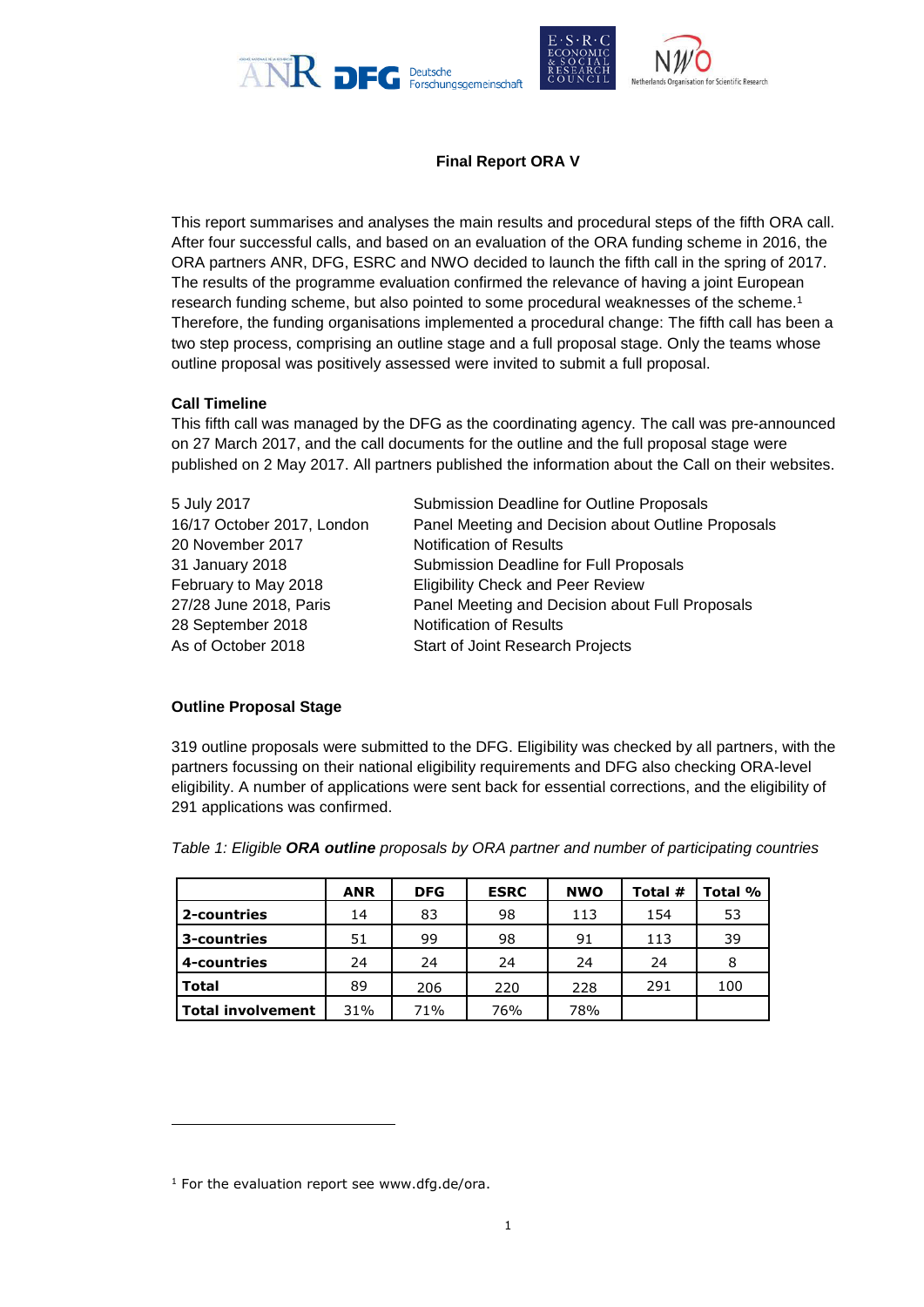





#### Panel Assessment

The ORA competition was delivered as a two stage call for the first time. The ORA partners agreed to employ a process that largely mirrors an established ESRC multi-panel competition (Grant Assessment Panels). The purpose of the Panel meeting was to determine which proposals should advance to the next stage on the basis of scientific quality. Proposals were split across three sub-panels according to disciplines: Panel 1- Psychology and Linguistics. Panel 2 – Economics, Sociology, Social Policy, Social Statistics, Communication Studies, Science and Technology Studies, Management and Business, Education, and Panel 3 – Political Science, Human Geography, Environmental Planning, Legal Studies, Anthropology, Demography.

The role of panel members was to appraise outline proposals and classify them by score according to the procedures and assessment criteria. 60 Panel members from all disciplines included in the outline proposals were invited, also panel chairs and vice chairs. Like in previous rounds, each partner was responsible for providing around 15 panel members and chairs. Ahead of the meeting, Panel members were asked to provide written comments. Each proposal got statements by three rapporteurs.

The aim of the funders was to allow ca. 60 proposals to progress to the full proposal stage. This was roughly three times the number of proposals for which funding was expected to be available. The recommendations for selection of the sub-panels were considered by the chairs and vice chairs following the conclusion of sub-panels, who agreed upon final recommendations. At the end, 63 outline proposals were invited to the full proposal stage. After the Panel meeting, all applicants received feedback.

### **Full Proposal Stage**

|                   | <b>ANR</b> | <b>DFG</b> | <b>ESRC</b> | <b>NWO</b> | Total # | Total % |
|-------------------|------------|------------|-------------|------------|---------|---------|
| 2-countries       | 3          | 14         | 16          | 17         | 25      | 40      |
| 3-countries       | 16         | 27         | 27          | 26         | 32      | 51      |
| 4-countries       | 6          | 6          | 6           | 6          |         | 10      |
| Total             | 25         | 47         | 49          | 49         | 63      | 101     |
| Total involvement | 40%        | 75%        | 78%         | 78%        |         |         |

*Table 2: Eligible Full proposals by ORA partner and number of participating countries*

*Table 3: Budgets available for full Proposals by ORA partner*

|                         | ANR             | DFG.                                 | <b>ESRC</b>  | <b>NWO</b>       |
|-------------------------|-----------------|--------------------------------------|--------------|------------------|
|                         |                 |                                      |              |                  |
| <b>Budget requested</b> | 7.149.043 €     | 16.873.487 €                         | 19.321.749 £ | $13.609.604 \in$ |
| Budget available        | $2.500.000 \in$ | acc. to proven<br>scientific quality | 5.500.000 £  | 4.500.000 €      |

#### Review Process

To assist the Panel in making its funding recommendations, each proposal was reviewed by a minimum of two external peer reviewers. In some cases extra reviews were commissioned due to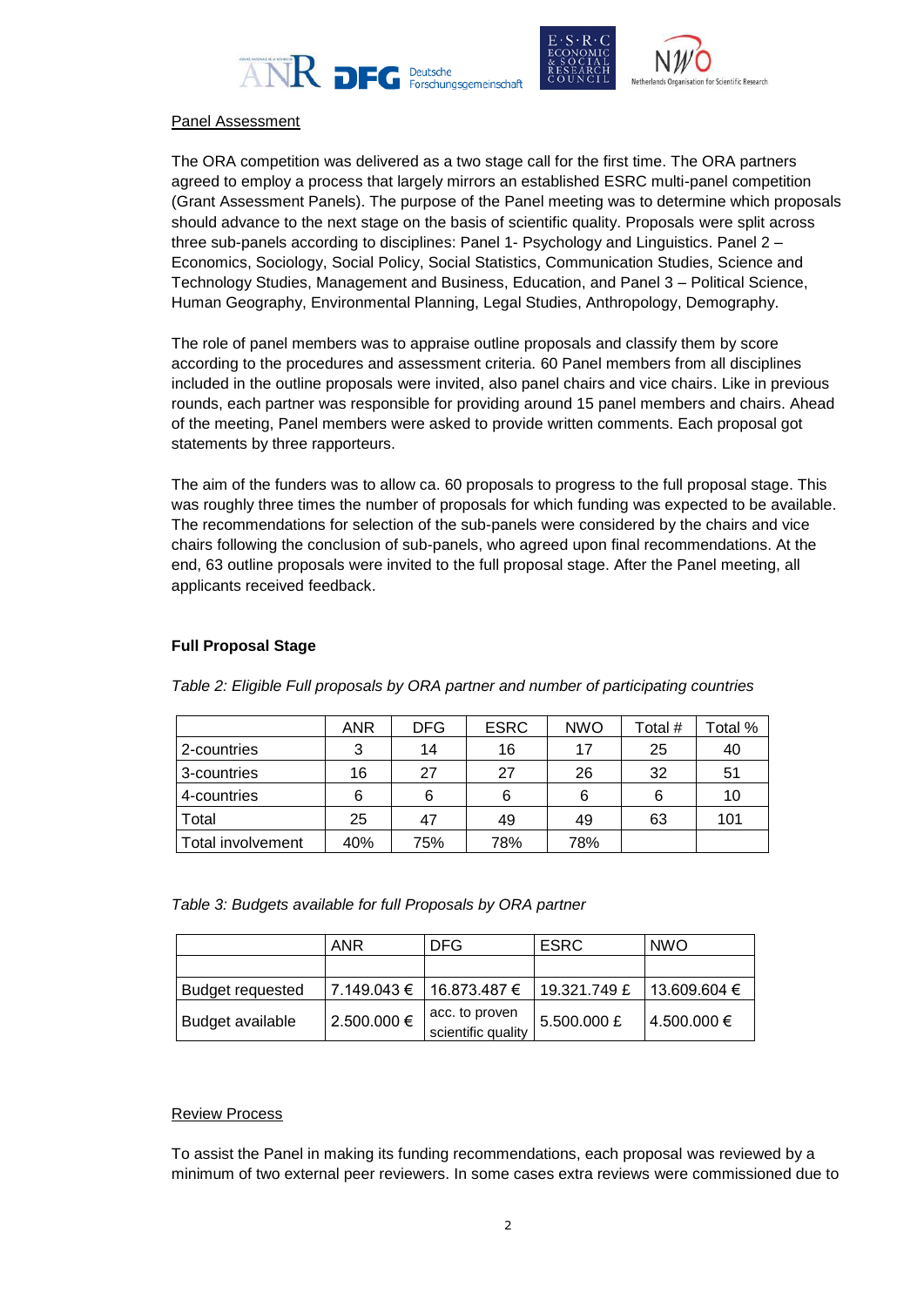





the interdisciplinary nature of the proposal, its complexity, or the gaps in the panel composition. In total, this meant that around 180 reviews were gathered.

## Panel Assessment

The purpose of the panel meeting was to determine which proposals should be funded, based on the assessment criteria set out in the call. 16 Panel members were invited, with some overlap with the Panel for the outline stage. The disciplinary composition of the Panel was matched to the applications being assessed. Each proposal had been allocated prior to the meeting to two Panel members. Each proposal was called up in the meeting; the two assessors presented their comments. After this, the rest of the Panel was invited to discuss and agree on a final grade for each proposal. In light of the budget restrictions, and having identified more proposals worthy of funding than for which funding was available with all partners involved, the Panel had to vote to achieve the final ranking for funding (according to a procedure agreed beforehand). At the end of the meeting, the Panel recommended 16 proposals for funding to the ORA partners that fell within the available budgets. As in the previous ORA rounds, the scientific quality of proposals would have allowed funding more proposals than were actually funded.

12 invited full proposals included a Japanese side-project. Ahead of the ORA panel meeting, in a separate evaluation, JSPS had identified 3 proposals out of these 12 full proposals as having a high priority for funding, and 5 proposals with a lower priority. It turned out that there was a match between both evaluation outcomes, and all JSPS proposals identified as high priority were among the 16 recommended for funding by the ORA panel. As a result, three projects will include a Japanese side-project.

In the period following the Panel meeting, the ORA partners took formal decisions on the funding of projects they were involved in. This process was completed once all agencies had decided, which was the case on 27 of September. On 28 of September, applicants were informed about the outcome of the assessment. The feedback to the applicants comprised the reviews and the Panel statement.

| <b>Acronym</b>          | <b>ANR</b> | <b>DFG</b> | <b>ESRC</b>  | <b>NWO</b>   | <b>Japanese</b><br>funding | <b>Discipline</b>               |
|-------------------------|------------|------------|--------------|--------------|----------------------------|---------------------------------|
| ADAPT-<br><b>LOCKIN</b> |            | X          | x            | x            |                            | <b>Political Science</b>        |
| AmbiDyn                 | X          | X          | x            |              | X                          | Economics                       |
| <b>DICE</b>             | x          | X          | $\mathsf{x}$ | $\mathsf{x}$ | X                          | <b>Empirical Social Science</b> |
| EmOrigin                |            |            | x            | x            |                            | Psychology                      |
| <b>FLoRA</b>            |            | X          | $\mathsf{x}$ | X            |                            | <b>Education Science</b>        |
| <b>GUARDINT</b>         | x          | X          | x            |              |                            | <b>Political Science</b>        |
| HC                      |            | X          |              | X            |                            | Psychology                      |
| <b>IN-CARE</b>          |            | X          | X            | $\mathsf{x}$ | X                          | <b>Empirical Social Science</b> |

*Table 4: Funded Full Proposals<sup>2</sup>*

-

<sup>2</sup> For more details see

[https://www.dfg.de/en/research\\_funding/announcements\\_proposals/2018/info\\_wissenschaft\\_18\\_66](https://www.dfg.de/en/research_funding/announcements_proposals/2018/info_wissenschaft_18_66/index.html) [/index.html](https://www.dfg.de/en/research_funding/announcements_proposals/2018/info_wissenschaft_18_66/index.html)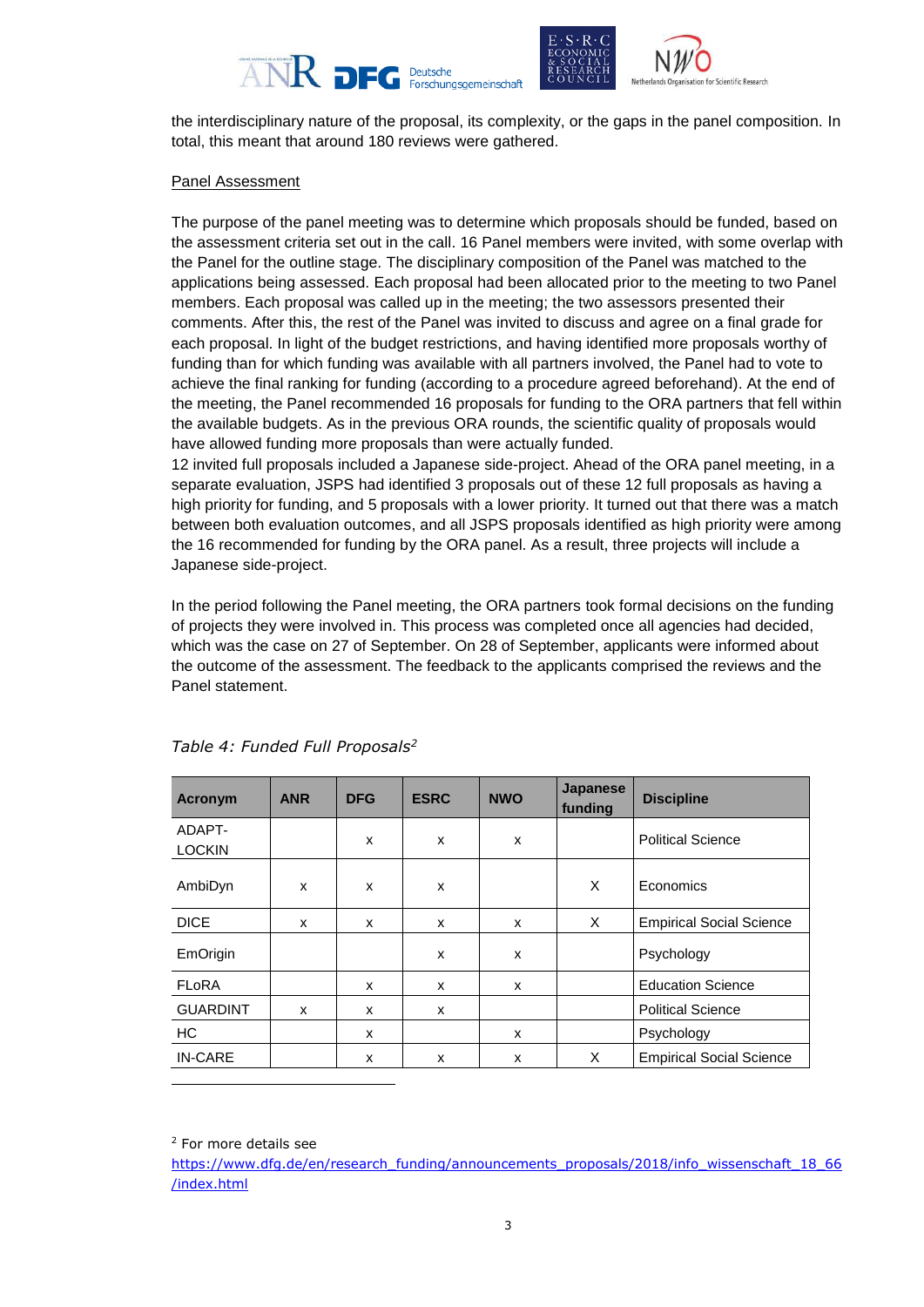



for Scientific Research

| <b>MOBILISE</b>    | x | x | x | $\mathsf{x}$ | <b>Political Science</b>        |
|--------------------|---|---|---|--------------|---------------------------------|
| <b>NaPRe</b>       |   | x | x | X            | <b>Political Science</b>        |
| STAYin(g)<br>Rural |   | x | x | x            | Geography                       |
| <b>StressAcGen</b> |   | X |   | X            | Psychology                      |
| <b>TAO</b>         |   | X | x | x            | Psychology                      |
| ToRealSim          | X | x | x | X            | <b>Empirical Social Science</b> |
| <b>WHIG</b>        | x |   | x | x            | Urban Planning                  |
| <b>WMREPS</b>      |   | x | x | X            | Cognitive Neuroscience          |

*Table 5: Funded Full Proposals by ORA partner and number of participating countries*

|                          | <b>ANR</b> | <b>DFG</b>    | <b>ESRC</b> | <b>NWO</b> | Total # | Total % |
|--------------------------|------------|---------------|-------------|------------|---------|---------|
| 2-countries              |            | $\mathcal{P}$ | າ           | າ          | 3       | 19      |
| 3-countries              |            | 10            | 11          |            | 11      | 69      |
| 4-countries              | ົ          | $\mathcal{P}$ |             | າ          | ົ       | 12      |
| <b>Total</b>             |            | 14            | 15          | 12         | 16      | 100     |
| <b>Total involvement</b> | 37.5%      | 87.5%         | 94%         | 75%        |         |         |

*Table 6: Success rate by gender: 40 % of applicants (PIs and Co-Is) were women, 38 % of the PIs and 43 % of the Co-Is.*

|        | # outline<br>proposals | # full<br>proposals | <b>Success</b><br>Rate % | # funded<br>proposals | <b>Success</b><br><b>Rate Outline</b><br>% | <b>Success</b><br><b>Rate Full %</b> |
|--------|------------------------|---------------------|--------------------------|-----------------------|--------------------------------------------|--------------------------------------|
| Women  | 581                    | 115                 | 20                       | 33                    | 5.7                                        | 29                                   |
| PI     | 314                    | 60                  | 19                       | 20                    | 6.4                                        | 33                                   |
| $Co-I$ | 267                    | 55                  | 21                       | 13                    | 4.9                                        | 24                                   |
| Men    | 863                    | 191                 | 22                       | 40                    | 4.6                                        | 21                                   |
| PI     | 514                    | 119                 | 23                       | 28                    | 5.4                                        | 24                                   |
| $Co-I$ | 349                    | 72                  | 21                       | 12                    | 3.4                                        | 17                                   |

It seems to be worthwhile to look at some figures regarding the outcome: Considering the results in terms of disciplinary split, it turns out that we reached a sensible mix of disciplines, for example with 25% each of Psychology and Political Science proposals. These shares do not exactly match the shares we arrived at the end of the outline proposal stage, but do prove a balanced distribution across disciplines. Here, particularly worth mentioning, that the ORA scheme definitely does not aim for a disciplinary match between funded and submitted proposal. Choices are only made based on scientific quality.

In terms of the gender balance across applicants, it shows that at the full proposal stage female applicants were considerably more successful than male applicants. This is despite the fact that the success rate of female applicants at the outline stage is two percentage points lower than the male's success rate - demonstrating that female applicants did so much better at the full proposal that they were able to more than compensate the disadvantage from the outline stage.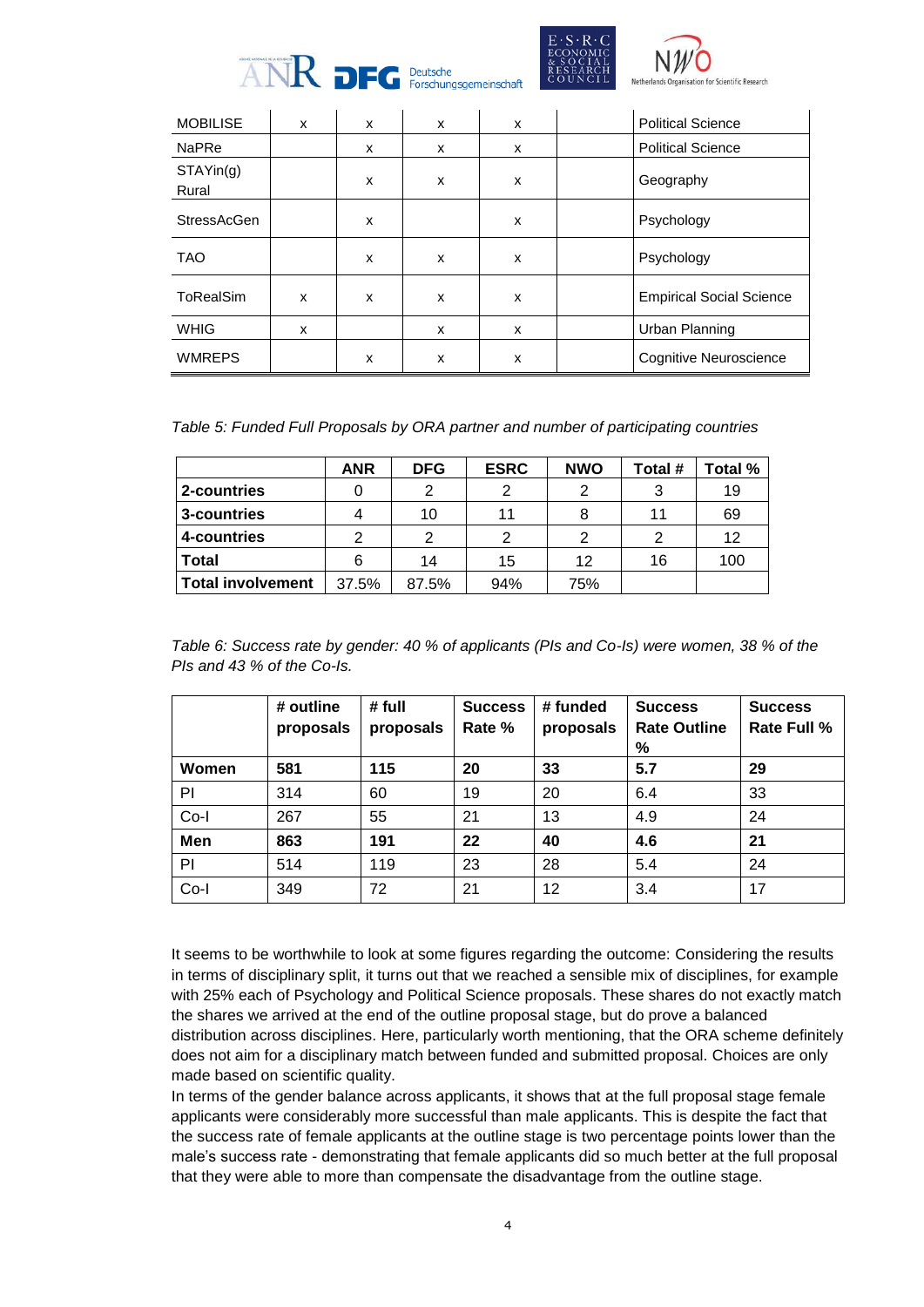





Then, likewise noteworthy, with regard to the cooperation intensity: Almost 40% of the eligible outline proposals comprise trilateral cooperations (see *Table 1*), then half of the invited full proposals were based on a trilateral cooperation (see *Table 2*), and actually 11 out of 16 funded full proposals are trilateral ones, what shows that the trilateral proposals are proven to be disproportionately successful in the end. Though, this finding applies particularly for ORA V whereas the results from other ORA rounds were different, for example, demonstrating that bilateral proposals had done well equally.

Finally, a glance at the *success rates* (*number* of funded proposals compared to submitted proposals) across the partners reveals that they are quite balanced ranging between 24% and 31% (only full proposal stage), resp. ranging between 5.2% to 6.7% for the entire ORA round. Though, when the overall success rate is compared to the previous rounds, this success rates went down once more. Astonishing are the even *funding rates* (*amount of funds* granted compared to funds requested) across the partners which amount to 28% resp. 29%. It remains to be noted once more that all these figures are the result of a purely scientifically driven evaluation process without any obvious distortion by other criteria than listed in the call for proposals.

#### **Observations and recommendations for ORA VI**

#### Two stage procedure

The evaluation of the funding scheme showed criticism from the applicants concerning the length of the call – which in previous ORA calls had sometimes been 1  $\frac{1}{2}$  years from the preannouncement of the call to the notification of the applicants of which projects would be funded. The two stage procedure was intended to shorten the time the majority of applicants would have to wait until they knew the outcome of their application. In the end, for applicants who were not invited to the second round, the overwhelming majority, the procedure was a lot shorter than in previous rounds. For applicants who were invited to submit a full proposal, the procedure was not longer than in ORA IV based on a time calculation from the date of the pre-announcement to the date of the funding decision.

The adjustment of the procedure was also intended to reduce the work load of applicants and reviewers.The amount of work for applicants unsuccessful in the outline stage was substantially reduced whereas for applicants invited to the second round it was increased. They had to write an outline and a full proposal, although they had done much preparatory work in the outline stage already and only needed to flesh out the outline while having the opportunity to include helpful advice from the panel in their full proposal. For reviewers the amount of work was substantially reduced because the outline proposals were only reviewed by the Panel. Instead of around 200 proposals from the fourth round only the 63 full proposals went into the written review in ORA V, thus reducing the amount of work for reviewers by two thirds. Moreover, reviewers could focus their efforts on those applications that are considered being of high scientific quality, and did not need to spend time on applications that would not have any prospect of success.

# Simultaneous submission of an outline and a full proposal

After the ORA V panel meeting for the full proposals some members of the Panel suggested that ORA follow the procedure implemented by the European Research Council (ERC). This means that applicants would be asked to simultaneously submit an outline and a full proposal. In a first stage, a Panel would assess which outline proposals have the greatest promise and select a specified number to advance to the second stage. For the second stage the full proposals the applicants handed in with the outline proposals would be sent to reviewers and later assessed by a Panel. This procedure could have distinct advantages: it is to be expexted that outline proposals